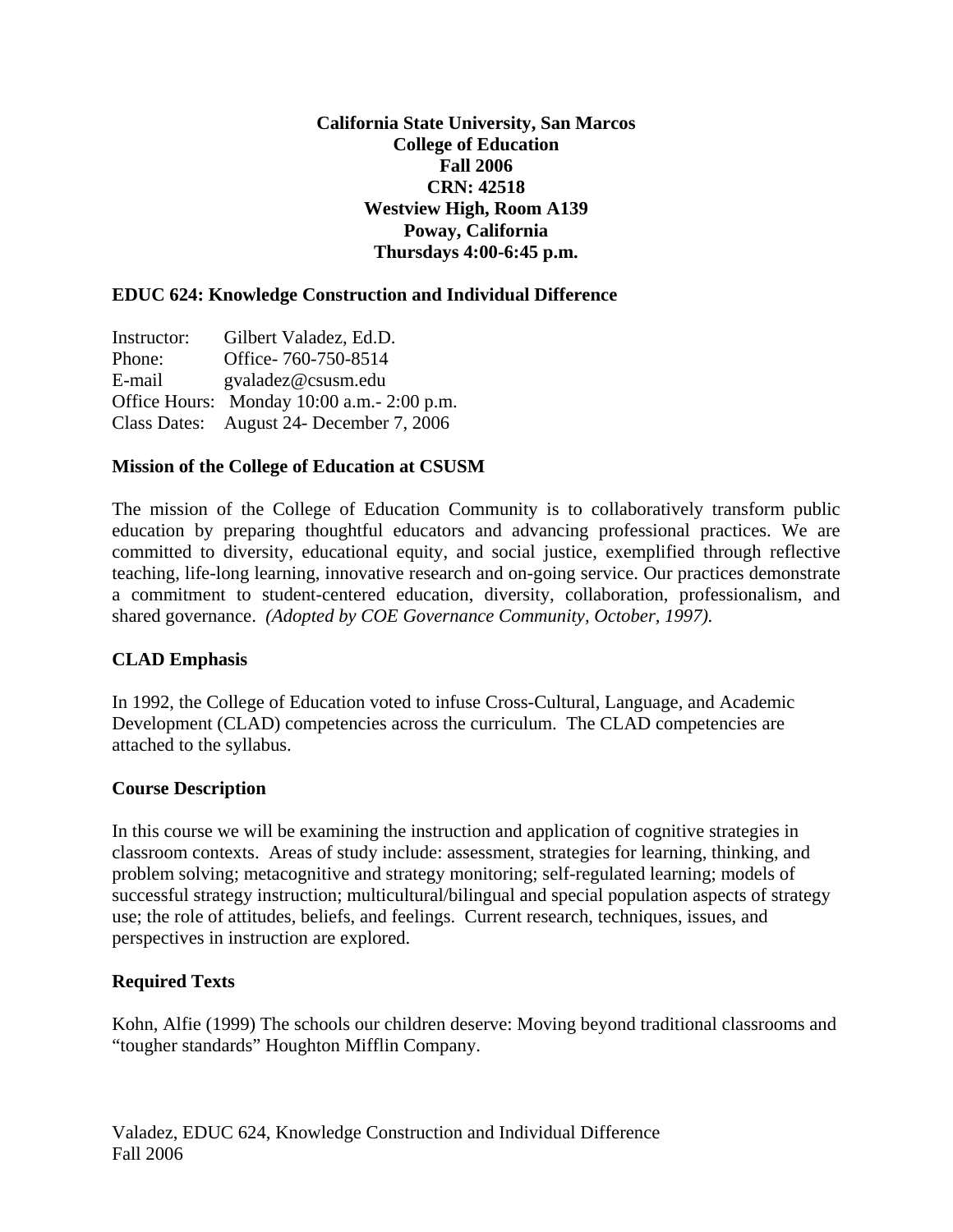Wiggins, G. and McTighe, J. (1998) *Understanding by design* Alexandria, VA: Association for Supervision and Curriculum Development.

| <b>Date</b> | Topic and presentation assignments                                                                                                                                                     | Presenter(s)              |
|-------------|----------------------------------------------------------------------------------------------------------------------------------------------------------------------------------------|---------------------------|
| 08/24/06    | <b>Introduction:</b> Course outline, Glossary of terms activity. What<br>is assessment and how is it used?                                                                             | Dr. Valadez               |
| 08/31/06    | <b>Reading:</b> Wiggins, Chapter one<br>Topic: What is backward design? How can we best use<br>backward design in our curriculum?                                                      | Dr. Valadez               |
| 09/07/06    | <b>Reading:</b> Wiggins, Chapters two and three<br><b>Topic:</b> What is <i>understanding</i> vs. <i>coverage?</i>                                                                     | Dr. Valadez               |
| 09/14/06    | <b>Reading:</b> Wiggins, Chapters four and five<br><b>Topic-</b> The Six Facets of Understanding and Essential Questions<br><b>Process:</b> Jigsaw on the six facets of understanding. | Dr. Valadez               |
| 09/21/06    | <b>Reading:</b> Wiggins, Chapters six and seven<br><b>Topic:</b> Thinking like an assessor                                                                                             | Dr. Valadez               |
| 09/28/06    | <b>Reading: Wiggins, Chapter eight</b><br>Topic: Criteria and Validity<br><b>Workshop:</b> Unit development in class                                                                   | <b>Class Participants</b> |
| 10/05/06    | <b>Reading:</b> Kohn, Chapters one and two.<br>Topic: Standards and Motivation                                                                                                         | Dr. Valadez               |
| 10/12/06    | <b>Reading:</b> Kohn, Chapter three<br>Topic: Considerations for teaching and learning.<br>Due: Reading summary of Chapters one and two of Kohn                                        | Dr. Valadez               |
| 10.19/06    | <b>Process:</b> Find two articles about assessment and write an<br>annotated Bibliography to share with class.                                                                         | <b>Class Participants</b> |
| 10/26.06    | Reading: Kohn, Chapter four<br><b>Topic: Standardized Testing</b><br><b>Due:</b> Reading summary of chapter three                                                                      | Dr. Valadez               |
| 11/02/06    | <b>Reading:</b> Kohn, Chapter five<br>Topic: Top down coercion and school reform<br><b>Due:</b> Reading summary of chapter four                                                        | Dr. Valadez               |

# **Tentative Class Outline**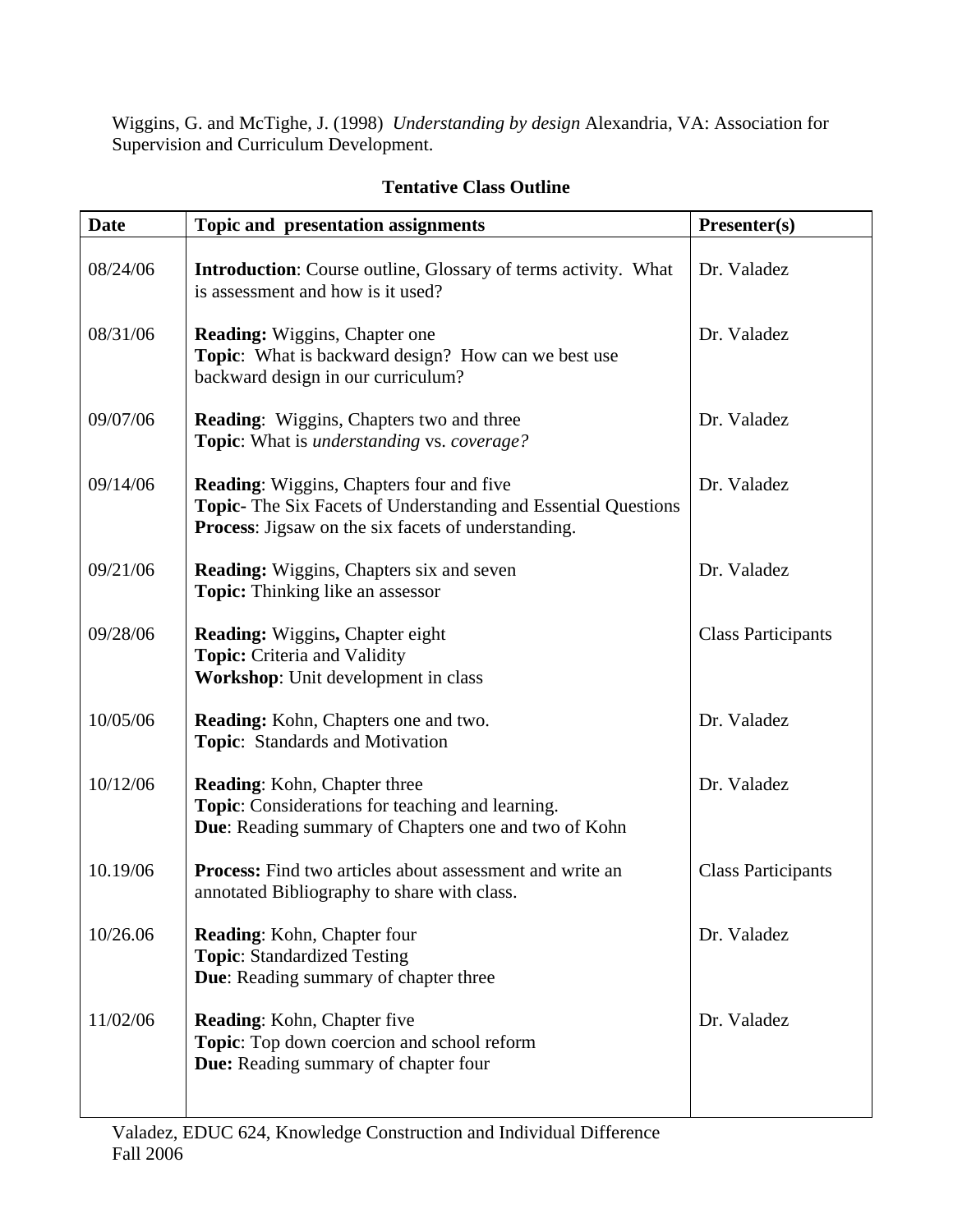| 11/09/06 | <b>Reading:</b> Kohn, Chapter six<br>Topics: School improvement<br>Due: Reading summary of chapter five                                                                                       | Dr. Valadez                           |
|----------|-----------------------------------------------------------------------------------------------------------------------------------------------------------------------------------------------|---------------------------------------|
| 11/16/06 | Presentations: Kohn, Chapters seven and eight<br>Topics: Starting from Scratch and Education at Its Best<br><b>Due:</b> Reading summary from chapter six                                      | Groups one and two                    |
| 11/30/06 | <b>Presentations:</b> Kohn, Chapters nine<br><b>Topics:</b> Getting the 3 R's Right<br>Process: In class workshop on unit plans                                                               | Group three and class<br>participants |
| 12/07/06 | <b>Presentation:</b> Kohn Chapter ten<br>Topic: The Way Out<br><b>Process:</b> Closure event<br>Due: Back design unit, presentation outlines, glossary of terms,<br>and all reading summaries | Group four                            |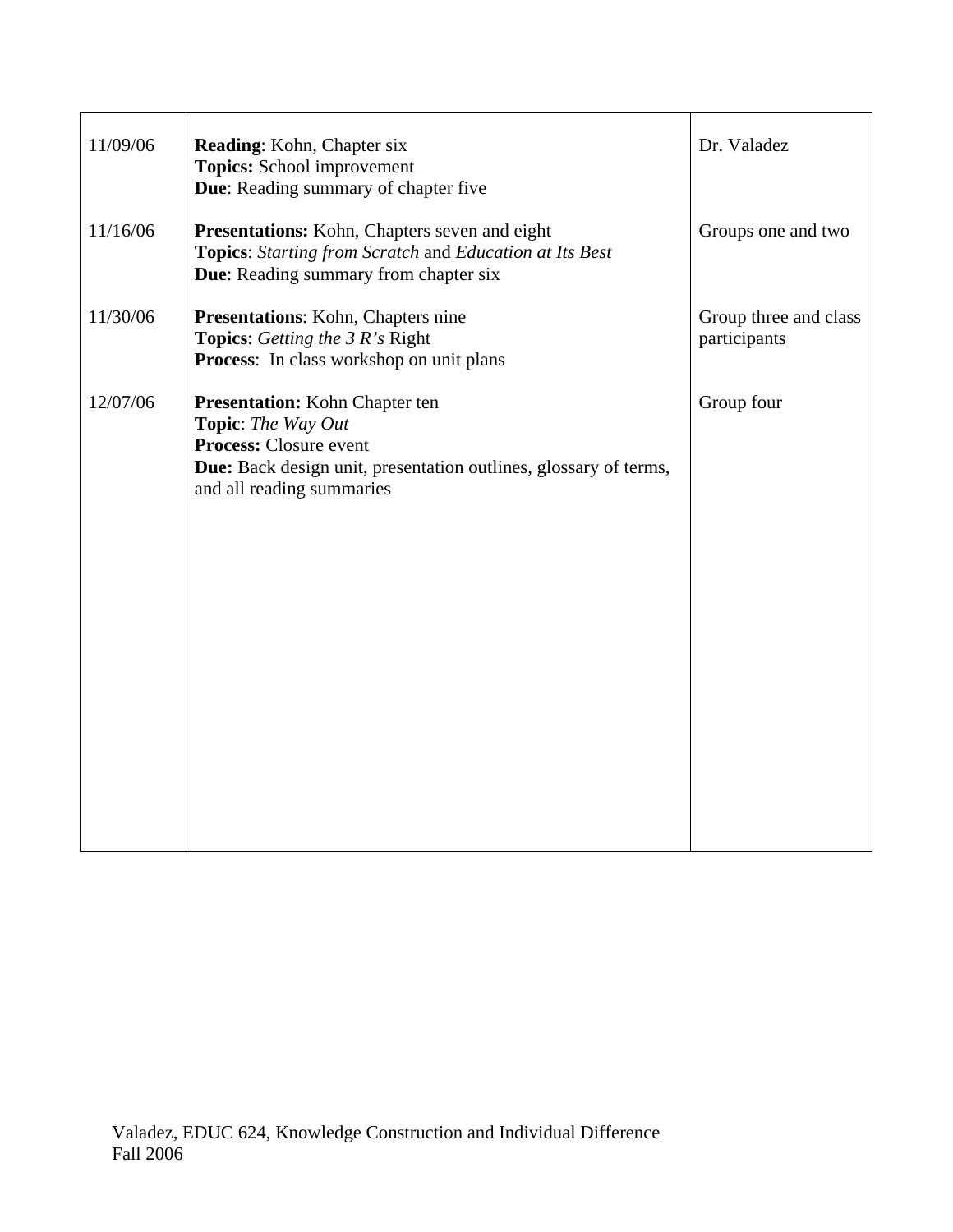#### **Assignments and Grade Scale:**

| Backward design unit       | 40 points |
|----------------------------|-----------|
| Personal glossary of terms | 10 points |
| Reading summaries          | 25 points |
| Presentation and outline   | 10 points |
| Participation              | 15 points |

**Total** 100 points

**Grade Scale**: A= 100-93, A-= 90-92, B= 83-89, B- 80-82, C= 72-79

### **College of Education Attendance Policy**

Due to the dynamic and interactive nature of courses in the College of Education, all students are expected to attend all classes and participate actively. At a minimum, students must attend more than 80% of class time, or s/he **may not receive a passing grade** for the course at the discretion of the instructor. Individual instructors may adopt more stringent attendance requirements. Should the student have extenuating circumstances, s/he should contact the instructor as soon as possible

#### **Make Up Policy**

It is the policy of this class that students will make up for any time missed during the semester. Should you miss a class session you will be required to make up the time by completing an assignment. Usually the assignment is a written reflection about a chapter from one of the texts. However, you can negotiate with the professor to complete a different assignment.

#### **Assignment Descriptions**

**Backward design unit**- For this class you will develop a backward design unit in the manner advocated by Grant Wiggins in our required text. You may wish to either develop a new unit or modify an existing unit you now teach. The development of the unit is clearly articulated in the text, *Understanding by Design*. You will be required bring to class an outline of your unit on Session five of the course. (40 points)

**Personal glossary of terms**: For this class you will create a glossary of terms from Wiggin's text describing key terms and concepts from the text and class lectures. You may write your definitions from class notes or from the text, *Understand by Design*. (Remember to cite Wiggins where appropriate). The purpose of this glossary is for you to describe what you believe are the key elements of the terms you encounter in this course. In other words, think of the glossary as a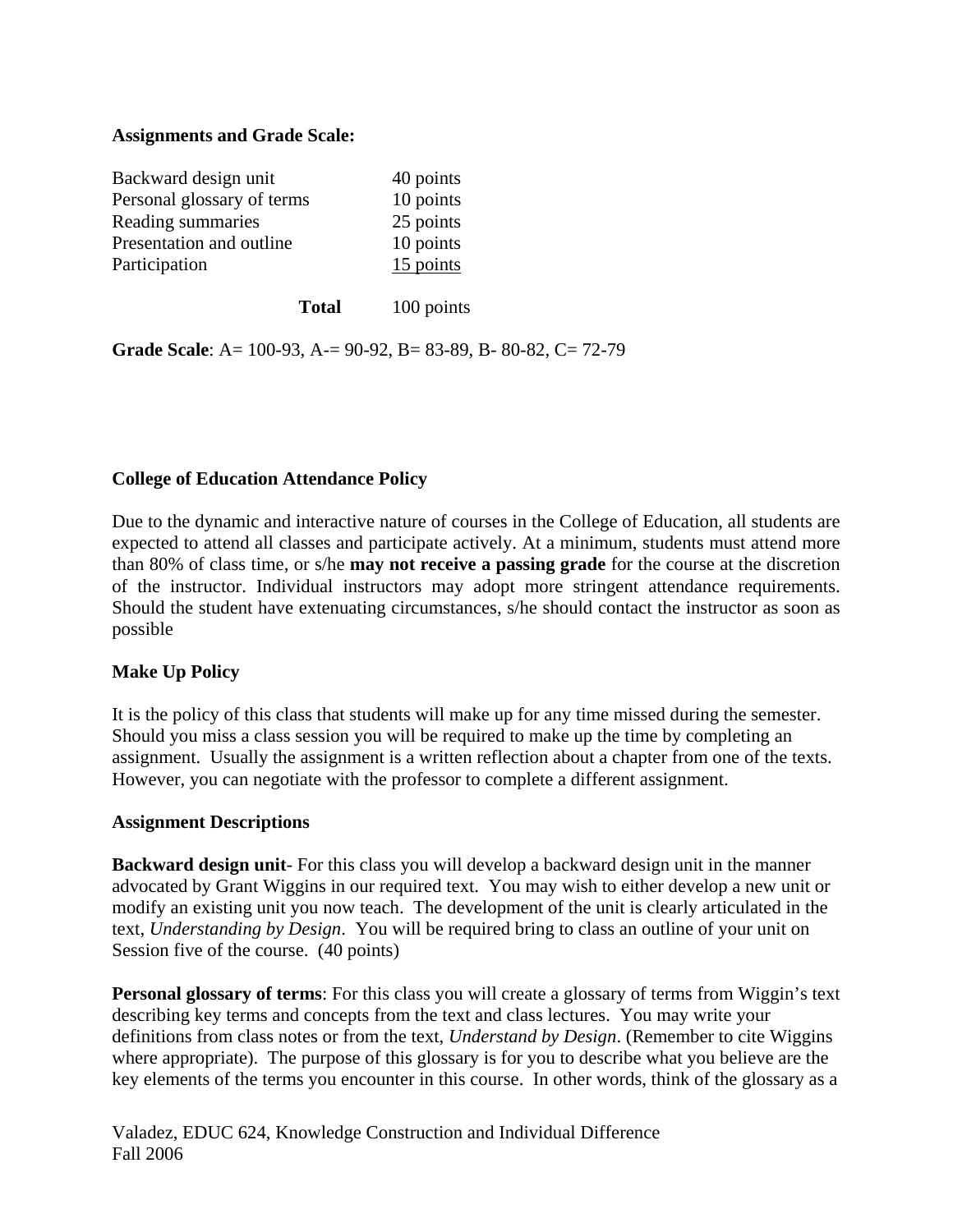personal measure of your understanding of backward design and of assessment. The glossary must be typed in Time font 12 and alphabetized. (10 points)

**Reading summaries**: For this class you will provide reading summaries for chapters one through six of the Kohn text, *The Schools Our Children Deserve*. The summaries will simply answer each of the following questions:

What does the author say? Where do you agree with the author and why? Where do you disagree with the author and why? How can you apply the information from the chapter, if at all?

It is best to be thoughtful and succinct in these summaries. A summary should be between 1-2 pages, typed, double-spaced and in Times font 12. You will write your summary after the lecture about the chapter. Feel free to use your class notes in the summary. Summaries are due the week after the lecture so that the professor can interact with your text.

In addition to the six chapter summaries, you are required to write an overview of the course summary. The summary, which will be the same length of the chapter summary, will answer the following questions:

In which ways do Kohn and Wiggins agree philosophically? In which ways do Kohn and Wiggins disagree? What do you feel are the best elements of each thinker? How do you plan to integrate the ideas of these thinkers into your own practice? (25 points)

**Presentation and presentation outlines**: You will be a member of a presentation group that will present one chapter from the Kohn text (chapters seven through ten). The manner in which you present the information is up to the group. You may, and are even encouraged, to use the same summary questions from the chapter summaries as a basis for your group presentation. Your group will present for an hour and a half. Please be mindful to include adequate time for questions and discussion.

Your group will also develop and turn in one group presentation outline. Each member of the group will retain a copy of this outline to be turned in with the final chapter summary document at the end of the course. One outline per group is sufficient. Again, please type the outline and use the Times font 12. (10 points)

**Participation**: Your participation in this course is evaluated on the basis of your input to class discussion, your participation in class activities, and by your professionalism. Please assist the instructor by informing him of those instances when you are unable to attend class. It is the responsibility of the student to approach the instructor about make-up assignments. Your cooperation in this matter is greatly appreciated. (10 points)